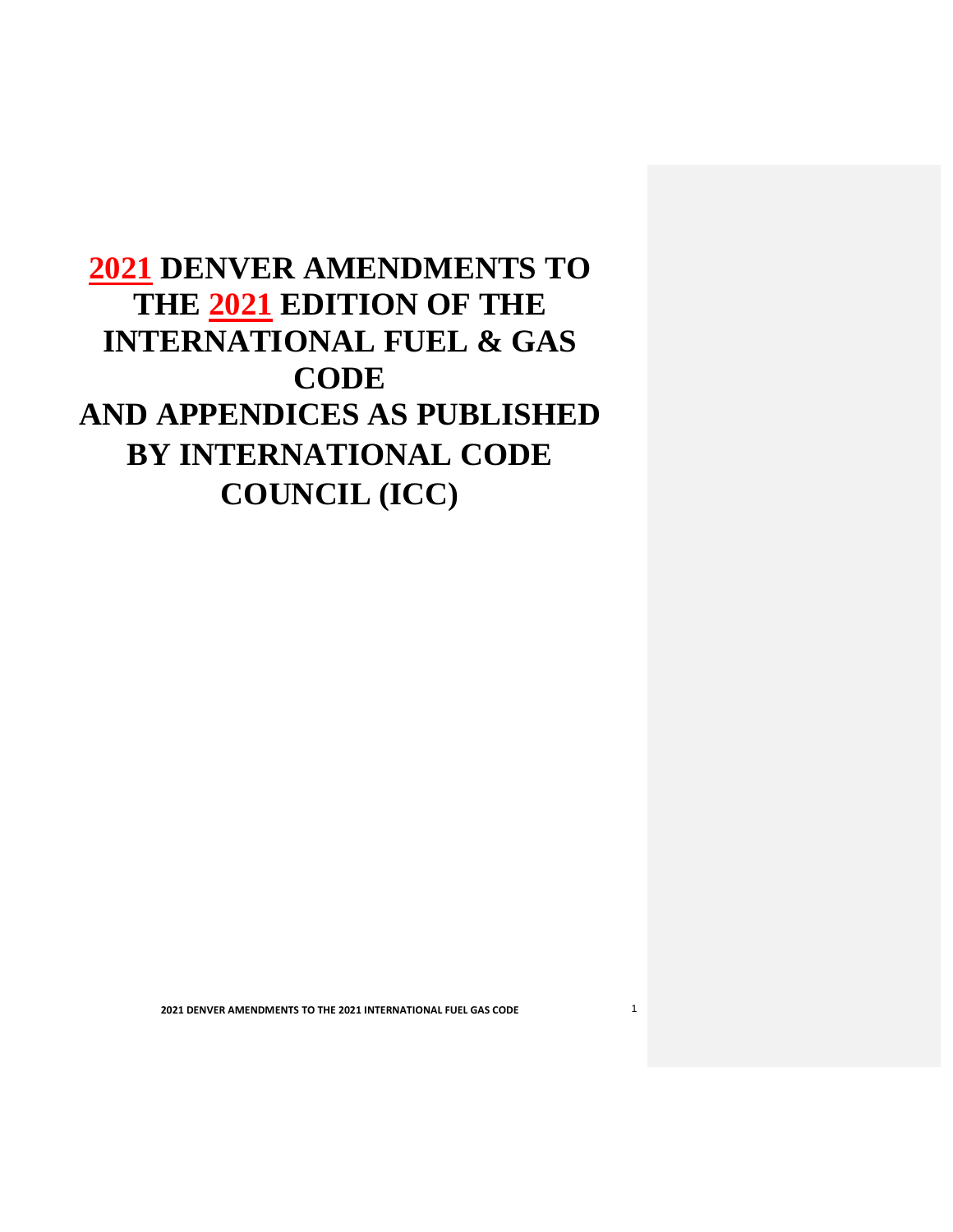# **CHAPTER 1 ADMINISTRATION**

## **SECTION 101**

# **GENERAL**

**Section 101.1 Title is amended by inserting "City and County of Denver" for the name of the jurisdiction.** 

**Sections 103 through 106, 108, and 109 are amended by deleting those sections in their entirety. The "Administration of the 2019 Denver Building Code" provisions shall govern.** 

**Commented [MOU1]:** No need for date. Or update it.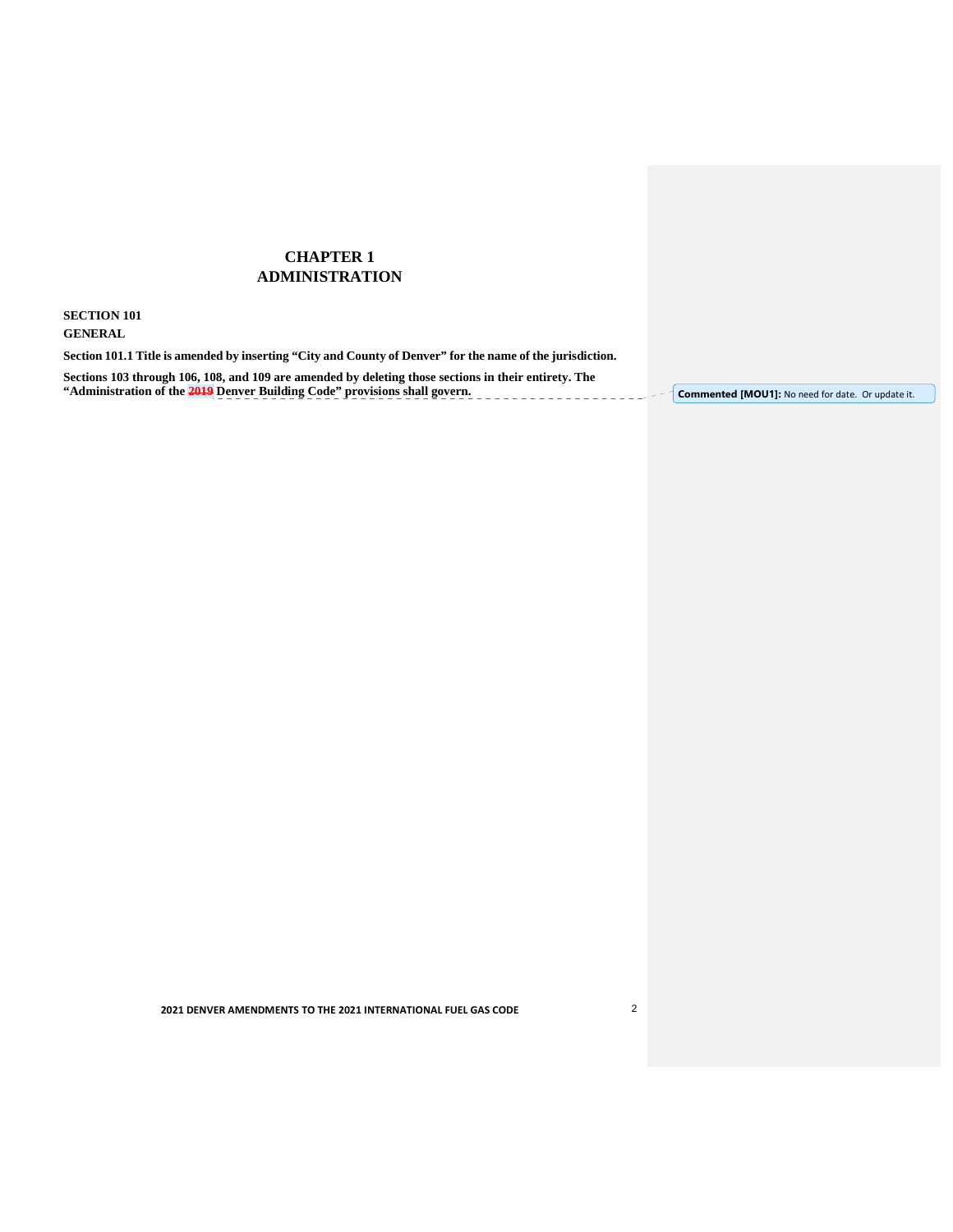# **CHAPTER 4 GAS PIPING INSTALLATIONS**

## **SECTION 403 PIPING MATERIALS**

# PIPING MATERIALS<br>Section 403.4.3 403.3.3 Copper and <mark>brass <u>copper alloy</u> i</mark>s replaced in its entirety as follows:

403.4.3 403.3.3 Copper and **brass copper alloy** Copper and brass pipe shall not be used.

#### **Section 403.5.3 403.4.3 Copper and brass tubing is replaced in its entirety as follows:**

 **403.5.3 403.4.3 Copper and brass tubing.** Copper and brass tubing shall not be used.

## **SECTION 404**

## **PIPING SYSTEM INSTALLATION**

#### **Section 404.3 Prohibited locations is amended by adding the following sentence:**

 Gas meters shall not be located in or under any building unless the meter is located in its own dedicated, adequately ventilated vault.

#### **SECTION 406**

#### **INSPECTION, TESTING AND PURGING**

#### **Section 406.4.1 Test pressure is replaced in its entirety as follows:**

 **406.4.1 Test pressure.** The test pressure to be used shall be no less than 1½ times the proposed maximum working pressure, but not less than 10 psig (69 kPa gauge), irrespective of design pressure. For welded piping and for piping carrying gas at pressures exceeding 14 inches water column (3.5 kPa gauge) pressure, the test pressure shall be no less than 60 psig (414 kPa gauge). Where the test pressure exceeds 125 psig (862 kPa gauge), the test pressure shall not exceed a value that produces a hoop stress in the piping greater than 50 percent of the specified minimum yield strength of the pipe.

 **Commented [MOU2]:** This is a modification made in the 2015 IFGC.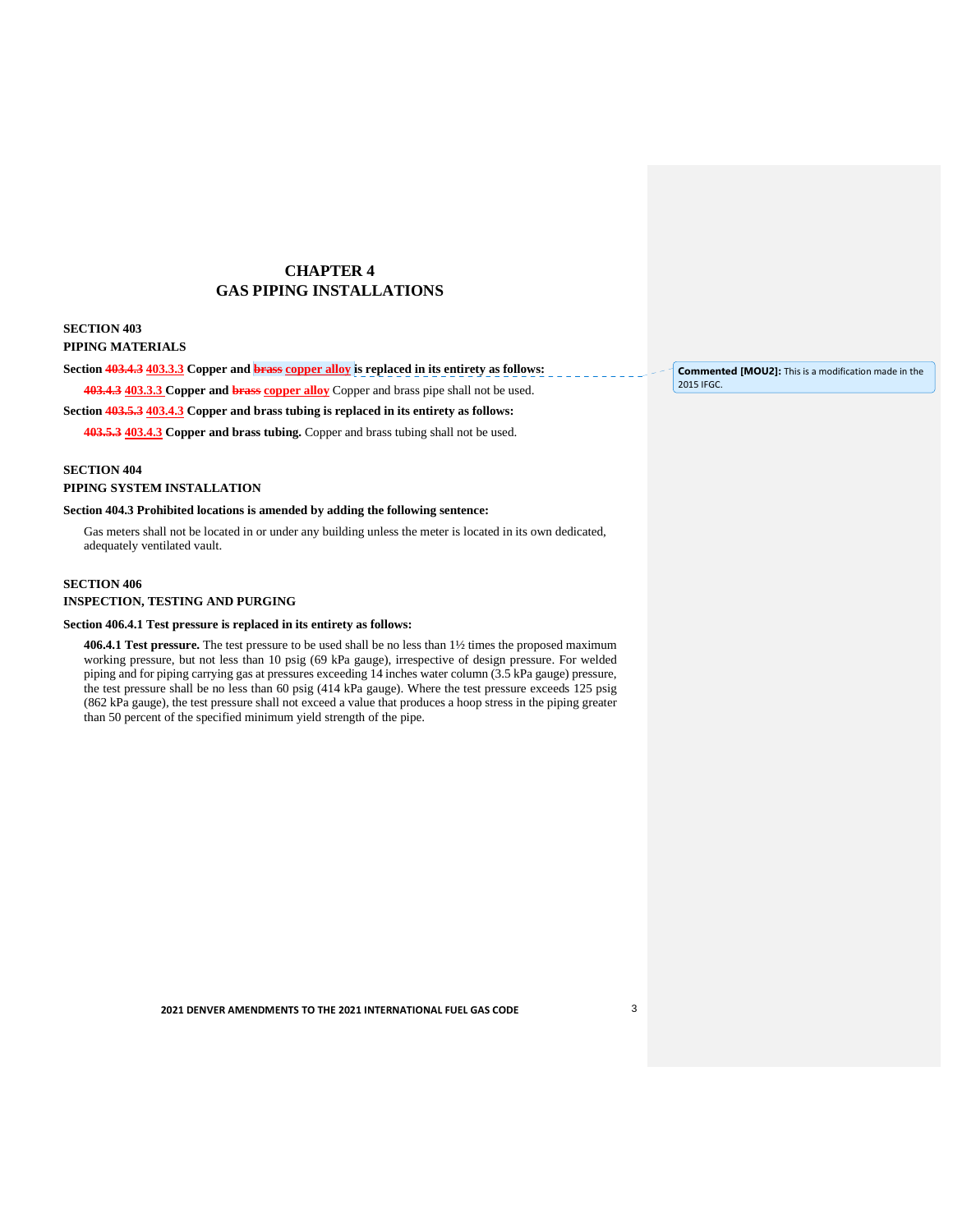# **CHAPTER 5 CHIMNEYS AND VENTS**

 **SECTION 501 GENERAL** 

 **Section 501.8 Appliances not required to be vented is amended by deleting #8 in its entirety.** 

 **2021 DENVER AMENDMENTS TO THE 2021 INTERNATIONAL FUEL GAS CODE** 4